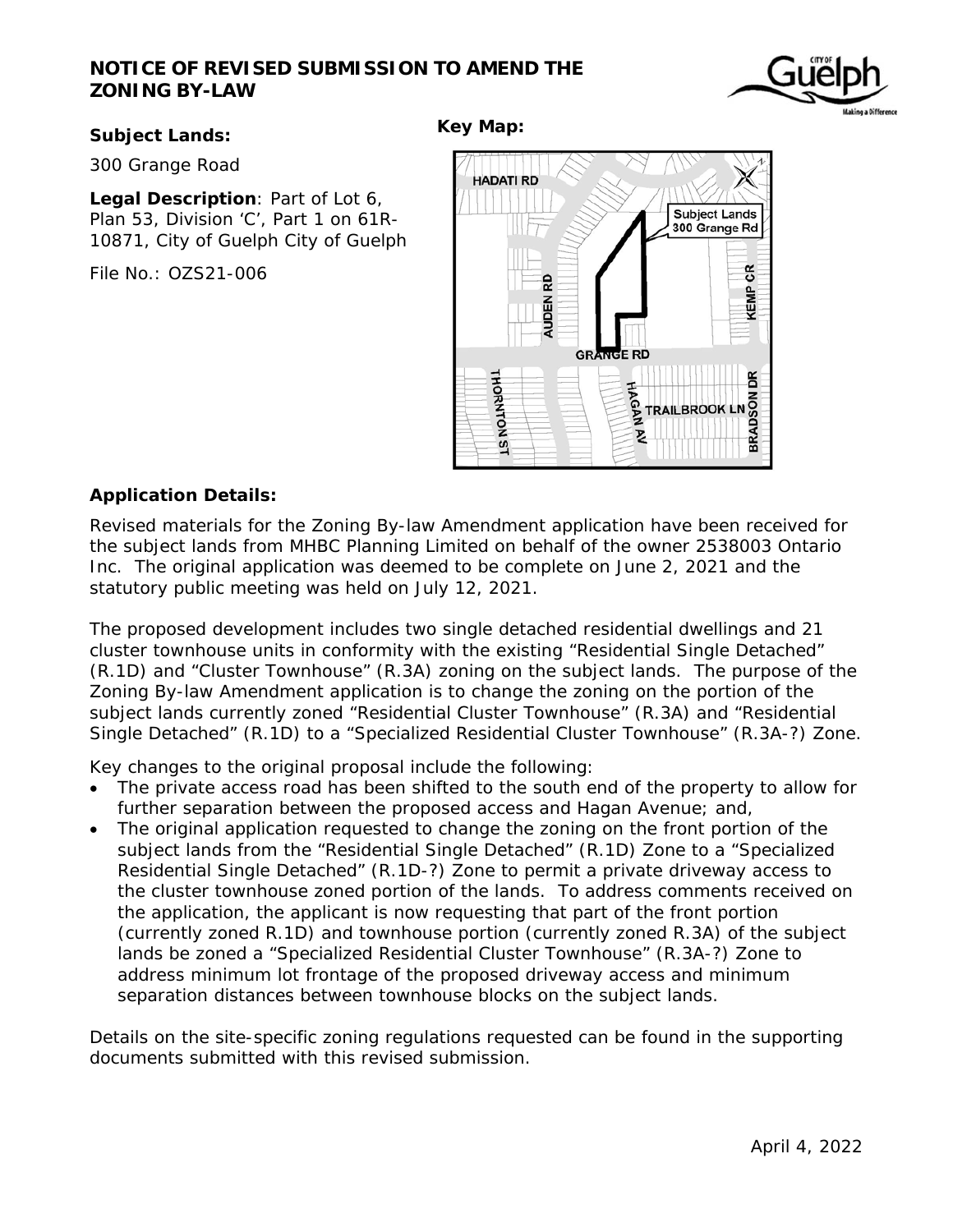## **Additional Information**

Revised documents relating to this planning application are available online at guelph.ca/development. Alternate document formats are available upon request.

You are receiving this notice as you have either provided comments on the original application or spoke at the statutory public meeting held on July 12, 2021.

For additional information please contact the planner managing the file:

Lindsay Sulatycki, Senior Development Planner Planning and Building Services Phone: 519-822-1260, ext. 3313 TTY: 519-826-9771 Email: lindsay.sulatycki@guelph.ca

## **Other Applications**

The subject lands are not subject to any other application under the Planning Act.

### **To submit written comments:**

You can submit written comments any time via email to lindsay.sulatycki@guelph.ca or by mail to Lindsay Sulatycki, Planning and Building Services, 1 Carden Street, Guelph ON N1H 3A1 or place them in the mail slot beside the main entrance to City Hall.

### **Appeals Information:**

If a person or public body would otherwise have an ability to appeal the decision of the Council of the City of Guelph to the Ontario Land Tribunal but the person or public body does not make oral submissions at a public meeting or make written submissions to the City of Guelph before the by-law is passed, the person or public body is not entitled to appeal the decision.

If a person or public body does not make oral submissions at a public meeting, or make written submissions to the City of Guelph before the by-law is passed, the person or public body may not be added as a party to the hearing of an appeal before the Ontario Land Tribunal unless, in the opinion of the Tribunal, there are reasonable grounds to do so.

### **Notice of Collection of Personal Information:**

Personal information is being collected in order to gather feedback and communicate with interested parties regarding this development proposal. Comments provided are considered a public record and may be posted on the City's website or made public upon request.

This information is collected under the authority of the Planning Act, R.S.O. 1990, cP.13. Questions about this collection should be directed to the Information and Access Coordinator at 519-822-1260 extension 2349 or privacy@guelph.ca.

### **Accessibility:**

Alternative accessible formats are available by contacting planning@guelph.ca or TTY 519-826-9771.